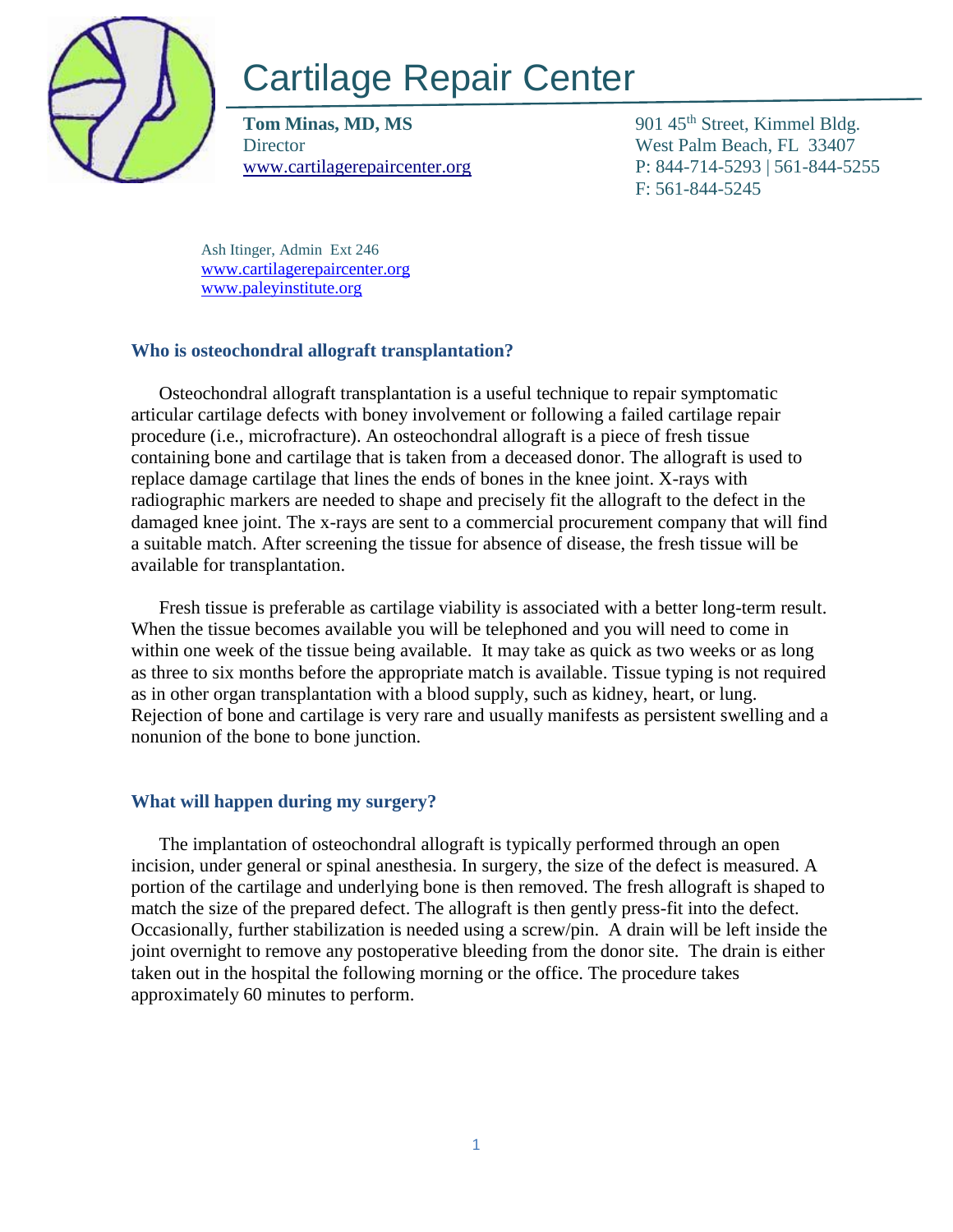



**Chondral Injury on Femur Press-fit Osteochondral Allograft on Femur**



**Chondral Injury on Patella Press-fit Osteochondral** 



**Allografts on Patella**

#### **What can you expect post-operatively?**

Range of motion exercises and protected weight-bearing for 6 to 10 weeks on crutches are required. Range of motion exercises reduces the risk for knee stiffness and protected weight-bearing improves bony healing. Pain is most severe the first seven days after surgery. Narcotics are required on a regular basis for 48 hours after surgery. Within seven days after surgery they are usually discontinued and required only prior to bed rest for sleep. We also recommend Tylenol PM for nighttime discomfort. Cold therapy by a Cryo–Cuff ™ is used for up to six weeks after surgery to assist in reduction of swelling. A continuous passive motion machine (CPM machine) is helpful for the first three weeks after surgery to assist in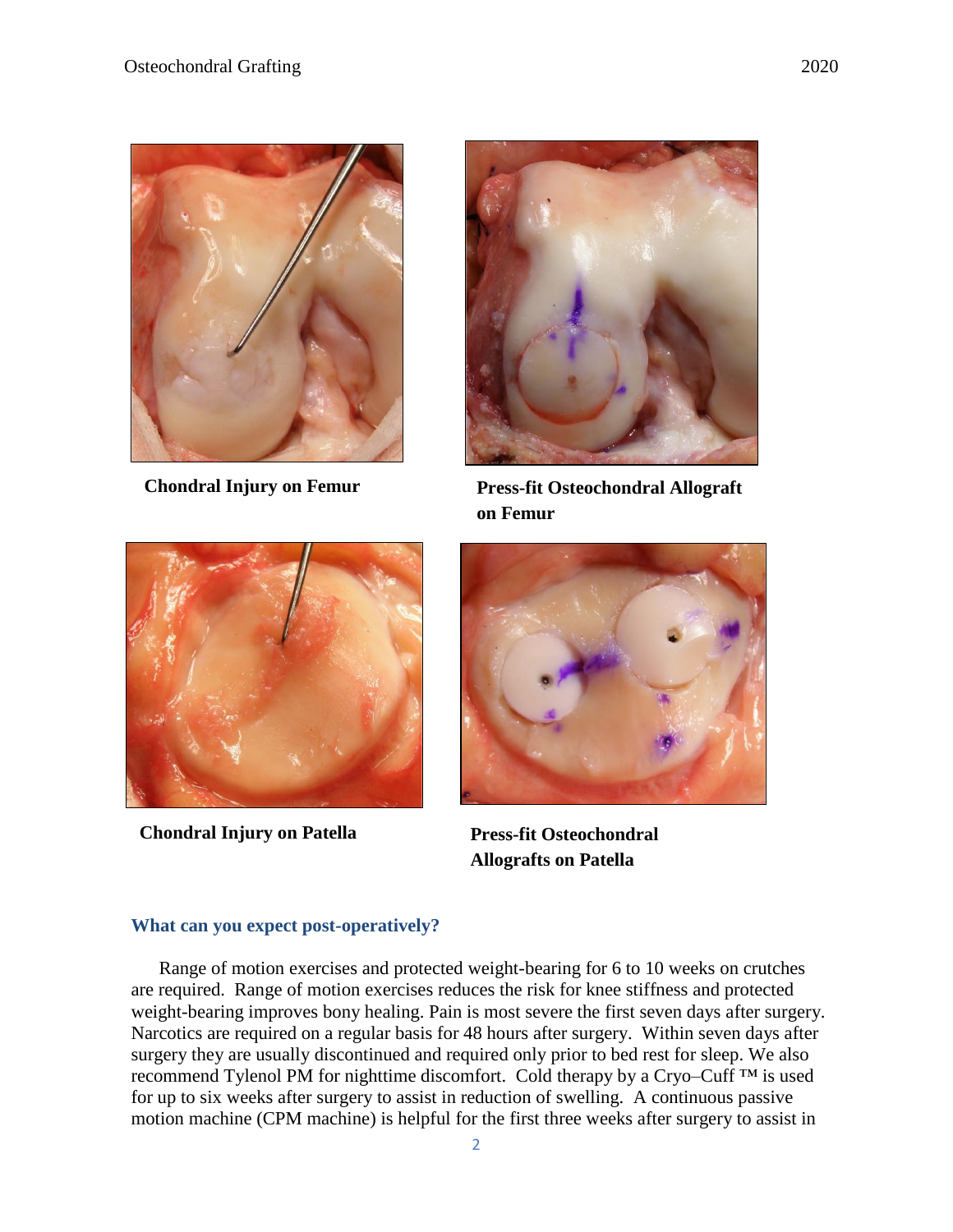Six weeks following surgery crutches are gradually discontinued as comfort allows. At this time strengthening exercises through close chain progressive to open chain exercises occurs. Physical therapy is useful in assisting in this goal. Postoperative rehabilitation with physical therapy is individualized.

#### **What are the risks with each surgery?**

- Hemarthrosis- a collection of blood in the joint, requiring needle drainage.
- Sinkage/"drop-out" of graft- The osteochondral graft is placed into its recipient site by a press fit. It is possible that the grafting may sink further into its recipient site. It is also possible that the graft may become prominent or "drop-out" of its recipient site. Both of these situations are possible but unlikely. They have been reported in the literature.
- Infection- A risk of 1 in 200 is the accepted risk for open knee surgery.
- Risk of virally transmitted disease may occur. Specimens are screened for virally transmitted disease, however transmission is still possible.
- Failure of the graft by 10 years occurs in 40 percent of allografts. At this time a new allograft can be used for total joint replacement. This would be dependent on the arthritic condition of the knee.

#### **How will my pain be controlled after surgery?**

Immediately following surgery during your inpatient stay your pain will be controlled using IV pain medication. During your inpatient stay one of the goals of your care will be to transition you from IV pain medication to oral pain medication. This is often achieved by day one after surgery. You will be sent home from the hospital with a prescription for oral pain medication to be filled at your local pharmacy. The most commonly prescribed post-op pain medications include Oxycodone and Tramadol. Most patients will require regularly scheduled doses of pain medication (every 4-6 hours) for the first week. Following, you will begin to decrease your pain medication use to prior to physical therapy and prior to bedtime. Cold ice therapy is very effective for pain without medication side effects. PolarCare<sup>TM</sup>, Ossur<sup>TM</sup> continuous cold ice flow and Game Ready<sup>TM</sup> continuous ice flow compression therapy are all effective to increasing degrees. Most patients will not require any pain medication past week 4-6 weeks. You will need to come to the office to refill pain medication once a week. Florida State Law doesn't allow us to mail prescriptions or refill pain medication without an office visit. We are only allowed to give a week of pain medication at a time. Be sure to follow the directions carefully. It is important to know how to obtain your pain medication refills appropriately and in a timely manner.

#### **When will I follow-up with my surgeon after surgery?**

3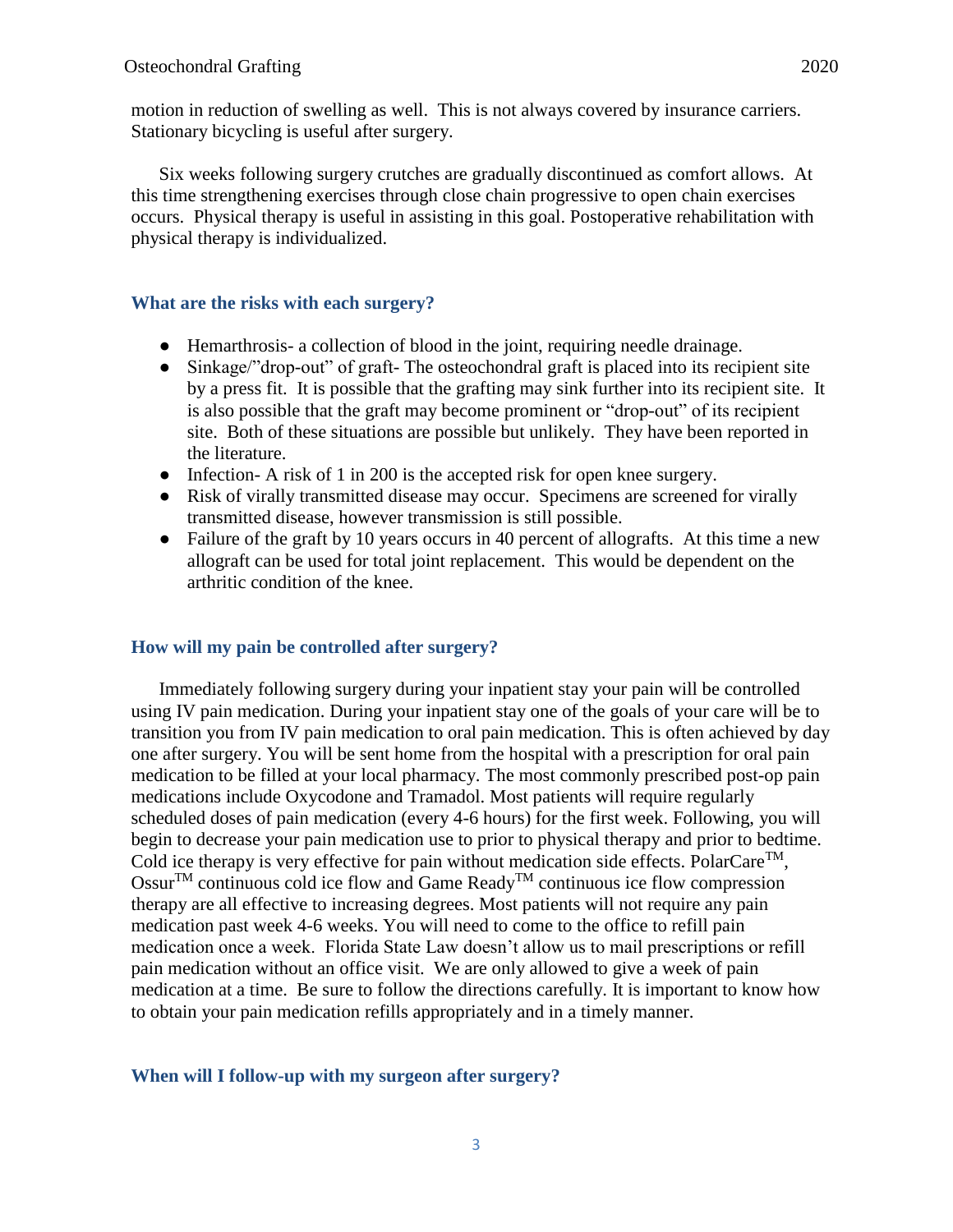Your first postoperative visit takes place 2 to 3 weeks after your surgery. This appointment is critical for checking your incision healing and range of motion as well as to answer any questions you may have in the first few weeks following surgery. You will then follow-up 6 weeks, 12 weeks, 6 months, and one year after surgery. At one-year postoperative, you will discuss with your surgeon your return to higher level activity. After your first year, you will follow with your surgeon on a yearly basis.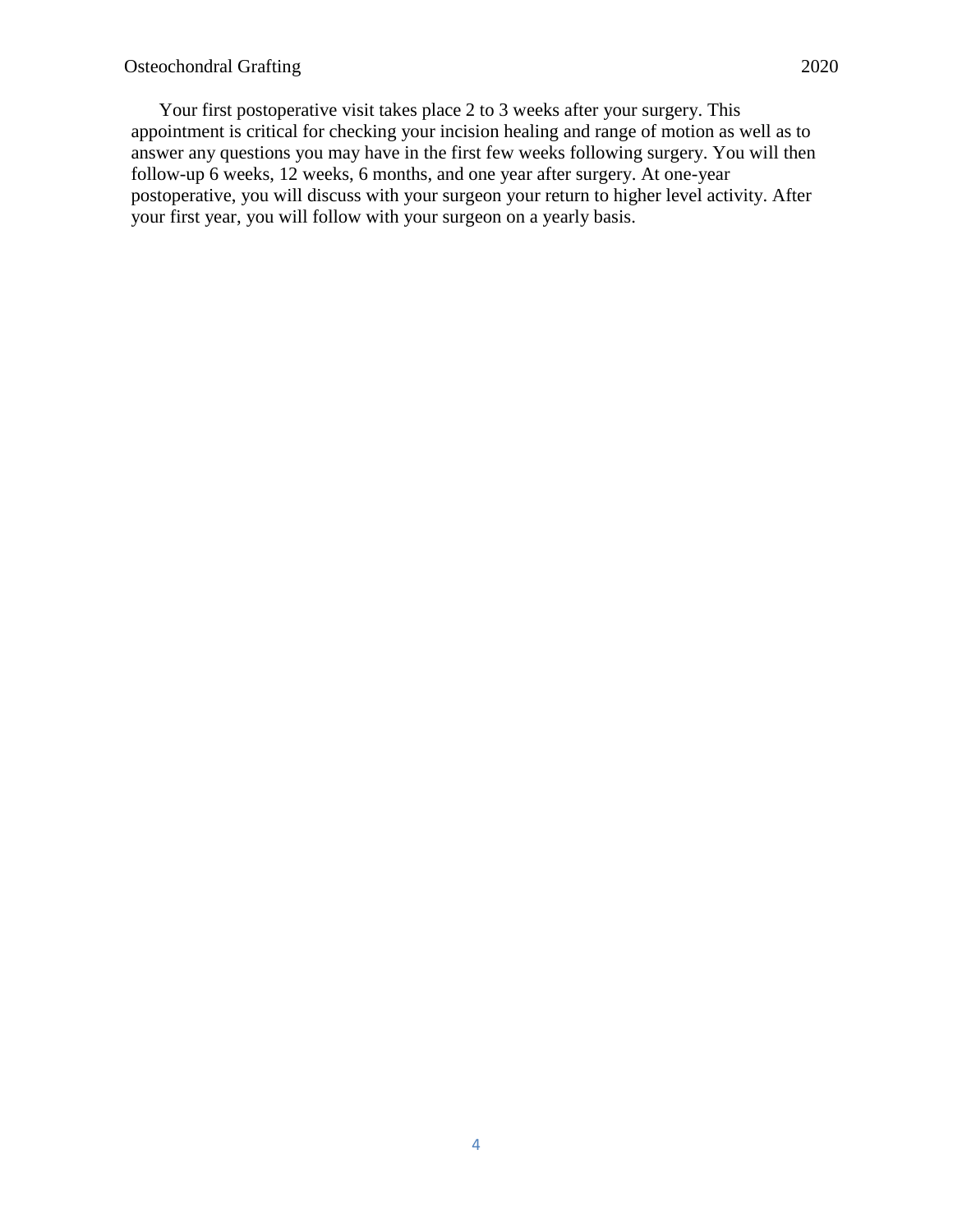## **Frequently Asked Questions**

**How do I get insurance approval for surgery?** Your insurance approval will be handled by your surgeon's finance office. Often you do not need to do anything but wait for the administrative assistant to contact you to let you know you have been approved. In some instances, appeals need to be made to your insurance company for denial of services, if this is the case the administrative assistant will contact you and instruct you on how to proceed.

**How long is my insurance approval good for?** Most insurance approvals are good for a few months from the date of approval.

**When will I start physical therapy?** You will start physical therapy the same week as your surgery.

**What will I do during physical therapy?** The primary goal of physical therapy is to initially increase ROM so that you do not get stiff following surgery. You will then begin to work on increasing strength after surgery. You will be provided with a detailed protocol of what you should and should not be doing at each postoperative phase. You will provide this to your physical therapist.

**I've heard about a CPM machine, what is this and will I use one?** A CPM machine is a Continuous Passive Motion machine that is used following knee surgery to help patients regain range of motion. You will begin using a CPM machine 2-3 days after surgery and will continue using it for a period of 2 weeks for a minimum of per day. Often, we recommend our patient use the CPM machine 4-6 hours per day. Some patient find great comfort in using the CPM machine and prefer to sleep in the machine. That is okay too.

The CPM machine will be provided to you and is often covered by your insurance. Outpatient physical therapy and stationary bike use usually is adequate to maintain ROM after 3 weeks depending on the complexity of your surgery.

**When do I need to wear my brace?** You will need to wear your brace anytime you are up moving around on your crutches. You will use your brace for 6 weeks on average. You do not need to wear your brace for CPM, sleeping or when you are sitting.

**How long will I need to use my crutches?** Depending on how quickly your graft heels and your surgeon's preference you will need to use your crutches around 6 weeks on average.

**When can I drive?** For patients undergoing right leg surgical intervention you may not return to driving until you have good leg control, usually 3-6 weeks as assessed by your therapist and surgeon. For patients undergoing left knee surgery that do not drive standard transmission vehicles you may return to driving between 2-4 weeks when you are no longer taking pain medication.

**When can I shower?** You may shower 5 days after surgery but may not submerge your incision in a pool, hot tub, bathtub for 3 more weeks.